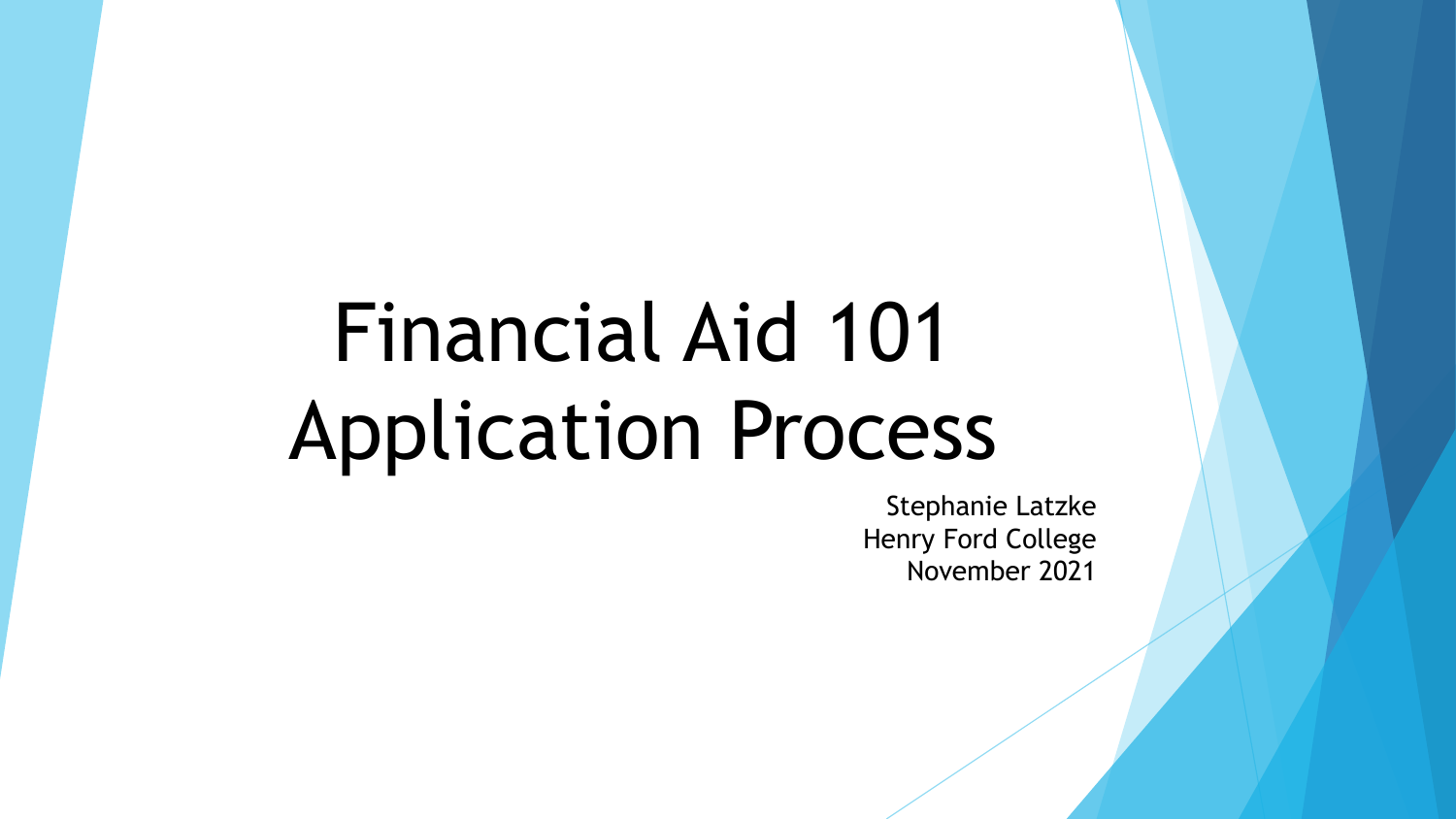# What is the FAFSA?

- **Free** Application for Federal Student Aid (FAFSA) Federal application for students to apply for federal student aid
- Student/parent submits demographic and income information
- Expected Family Contribution (EFC) is calculated based on information provided on **FAFSA** *(Beginning 2023-2024 EFC will be replaced with Student Aid Index-SAI)*
- EFC is used to award federal financial aid and determining eligibility for needbased aid
- Schools use FAFSA information to award institutional aid and scholarships
- FAFSA required for many State of MI programs (TIP, Futures for Frontliners, Michigan Reconnect)
- FAFSA available beginning October 1 each year

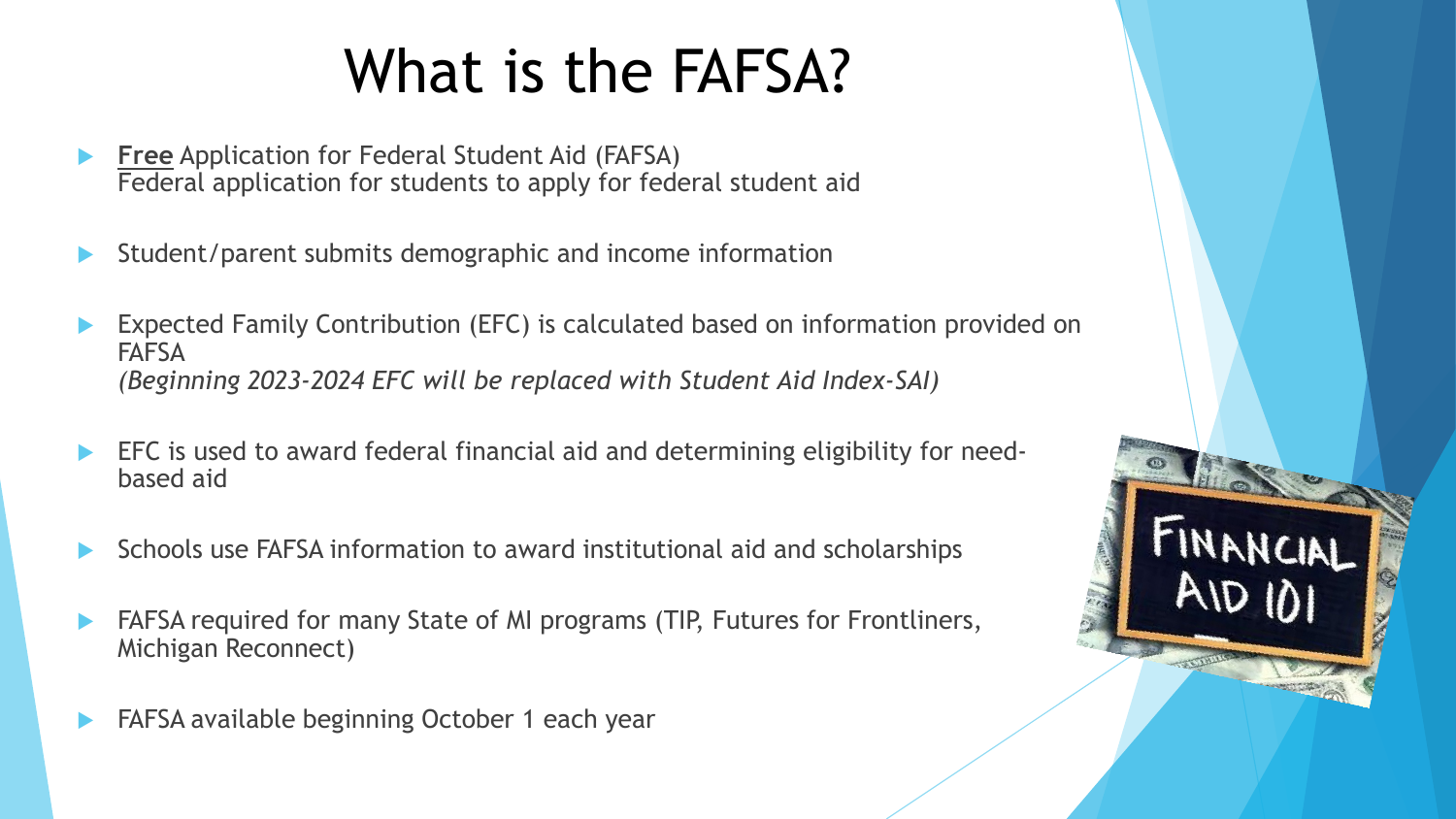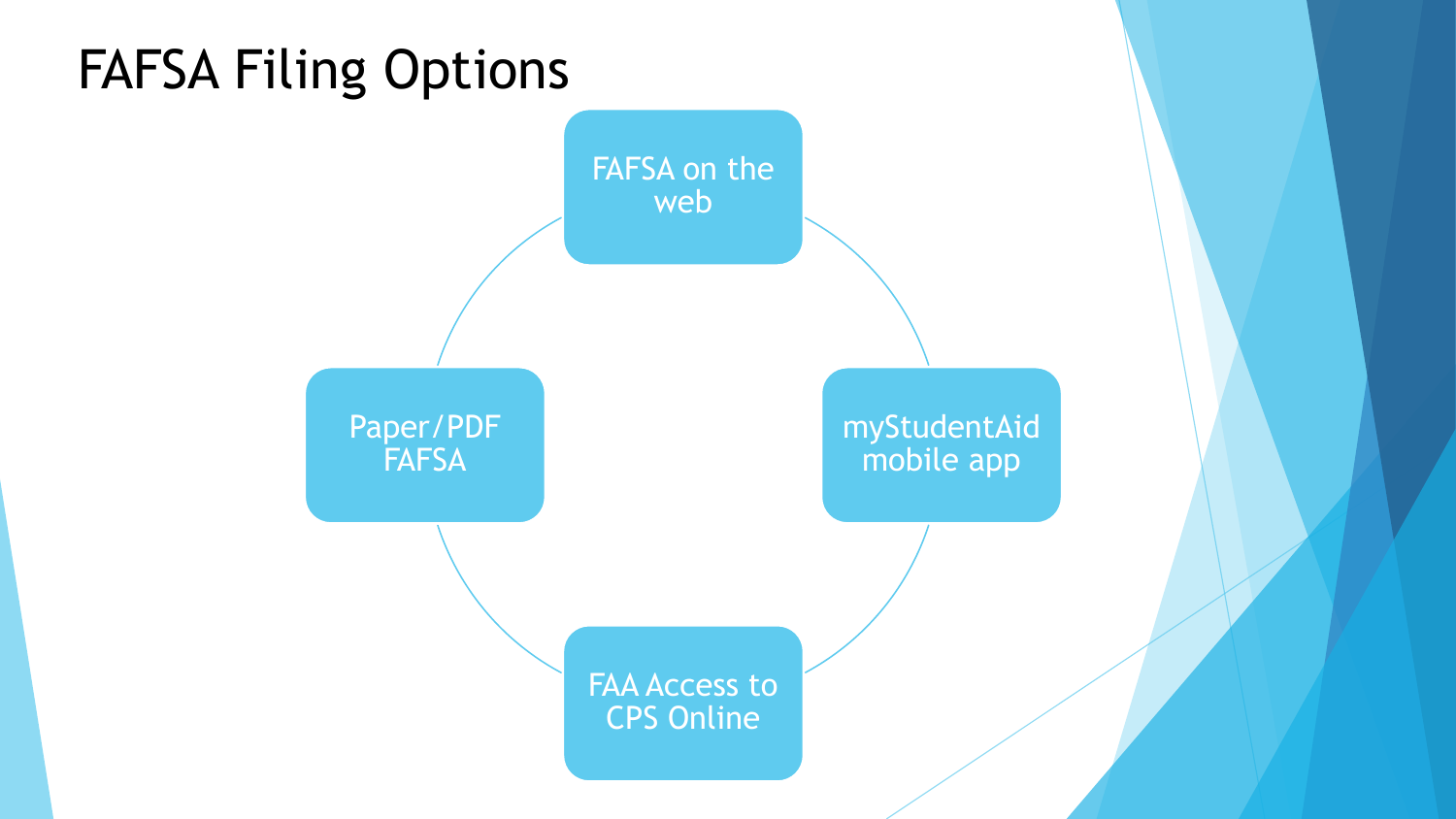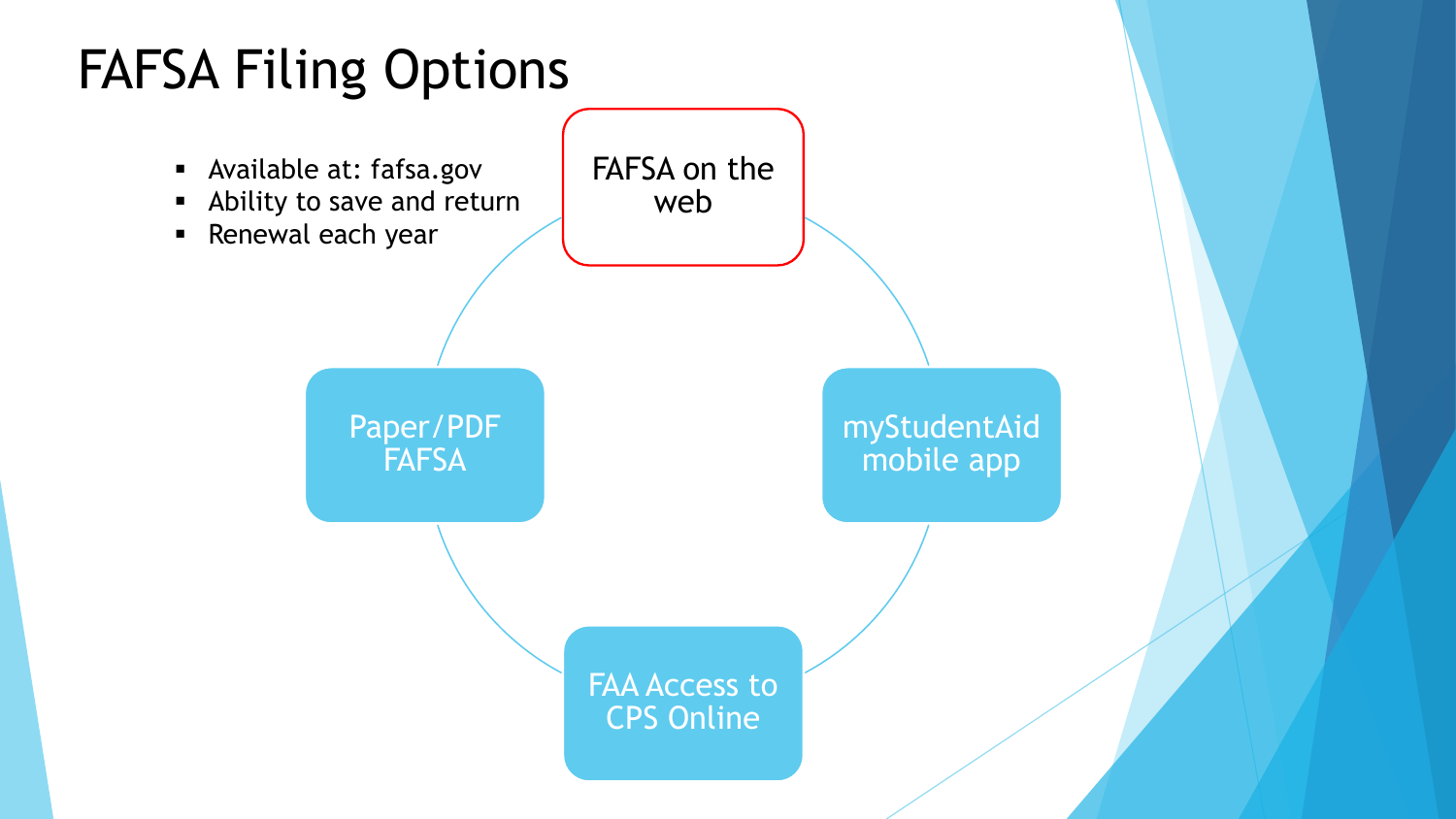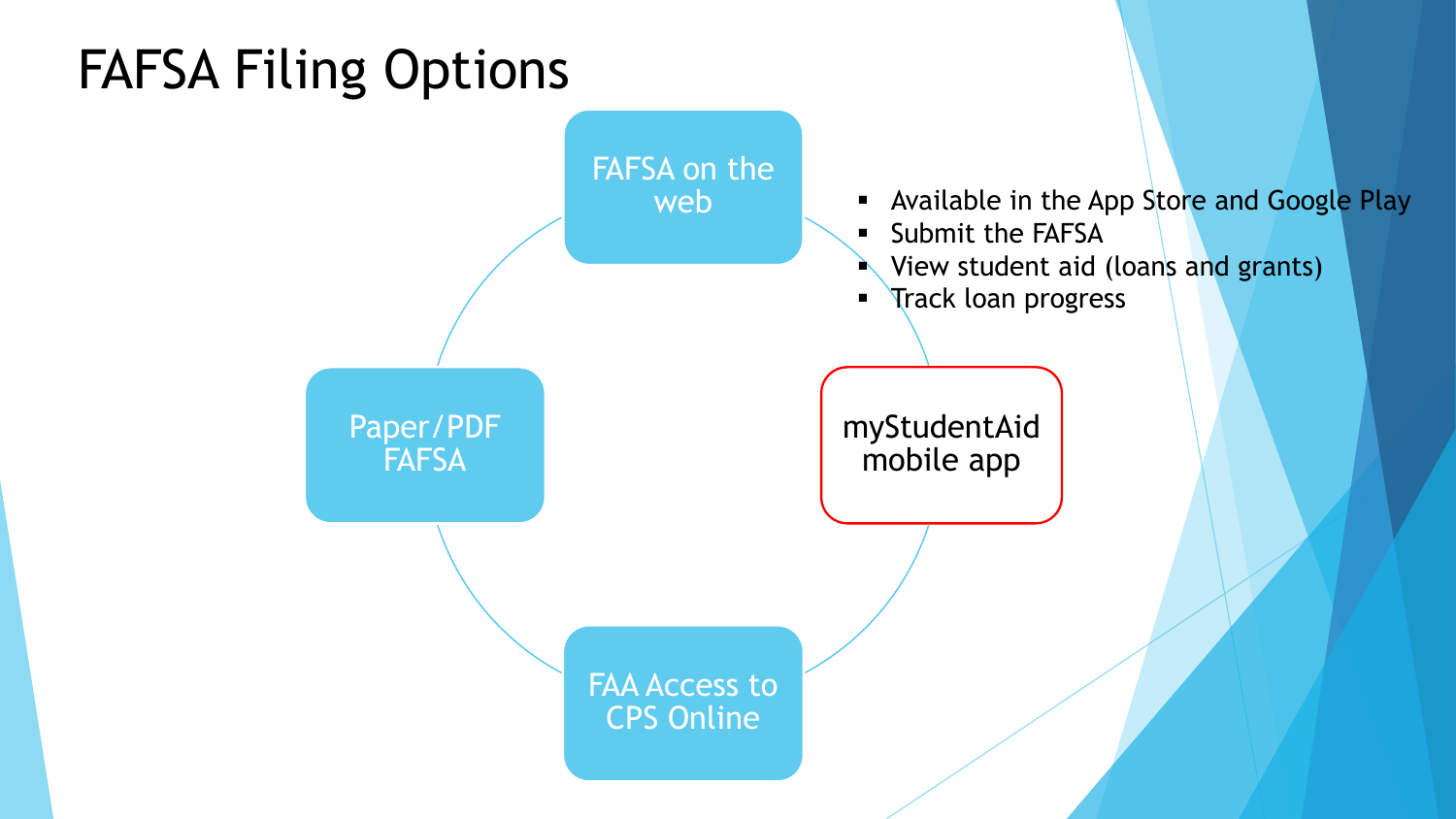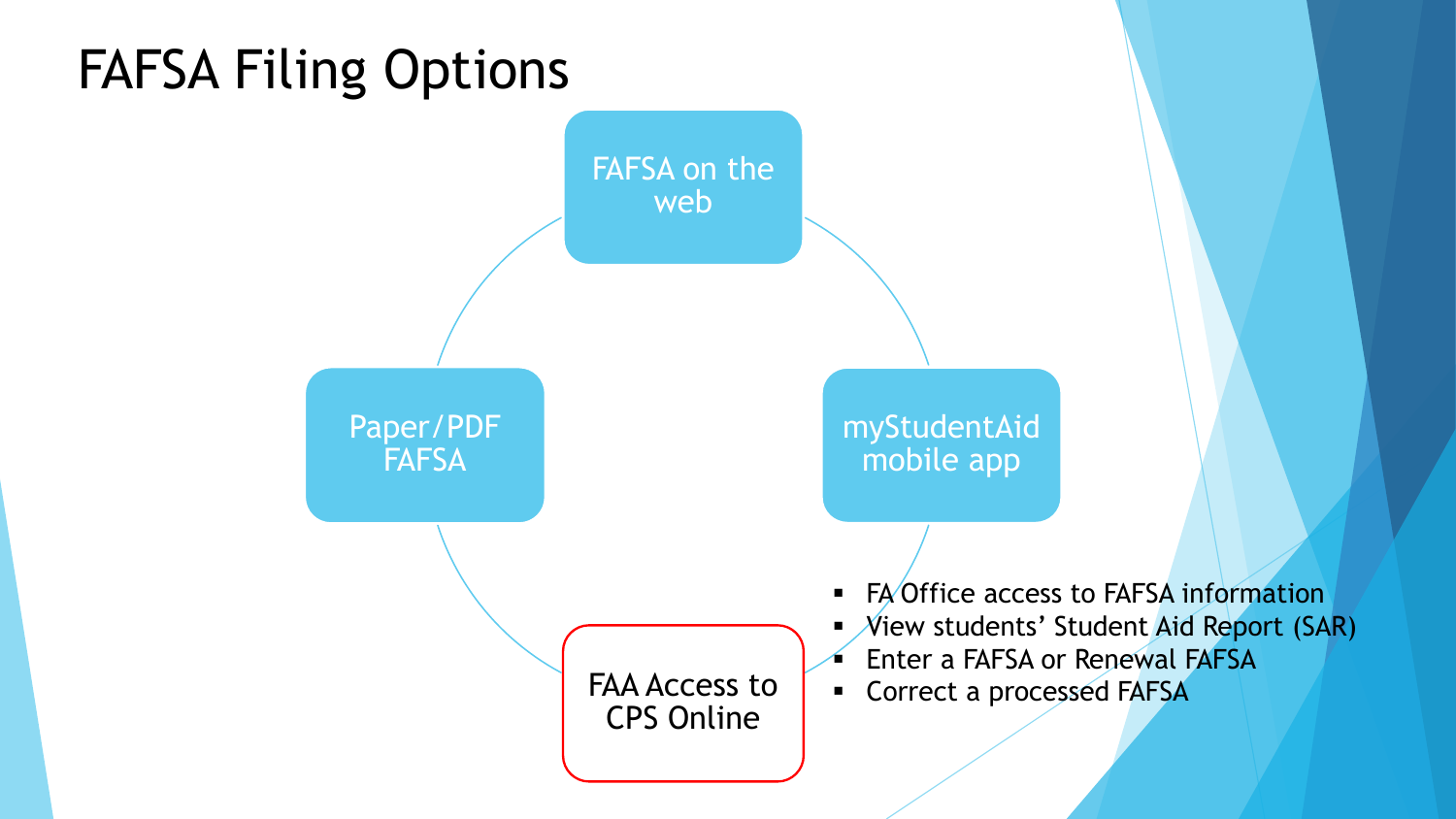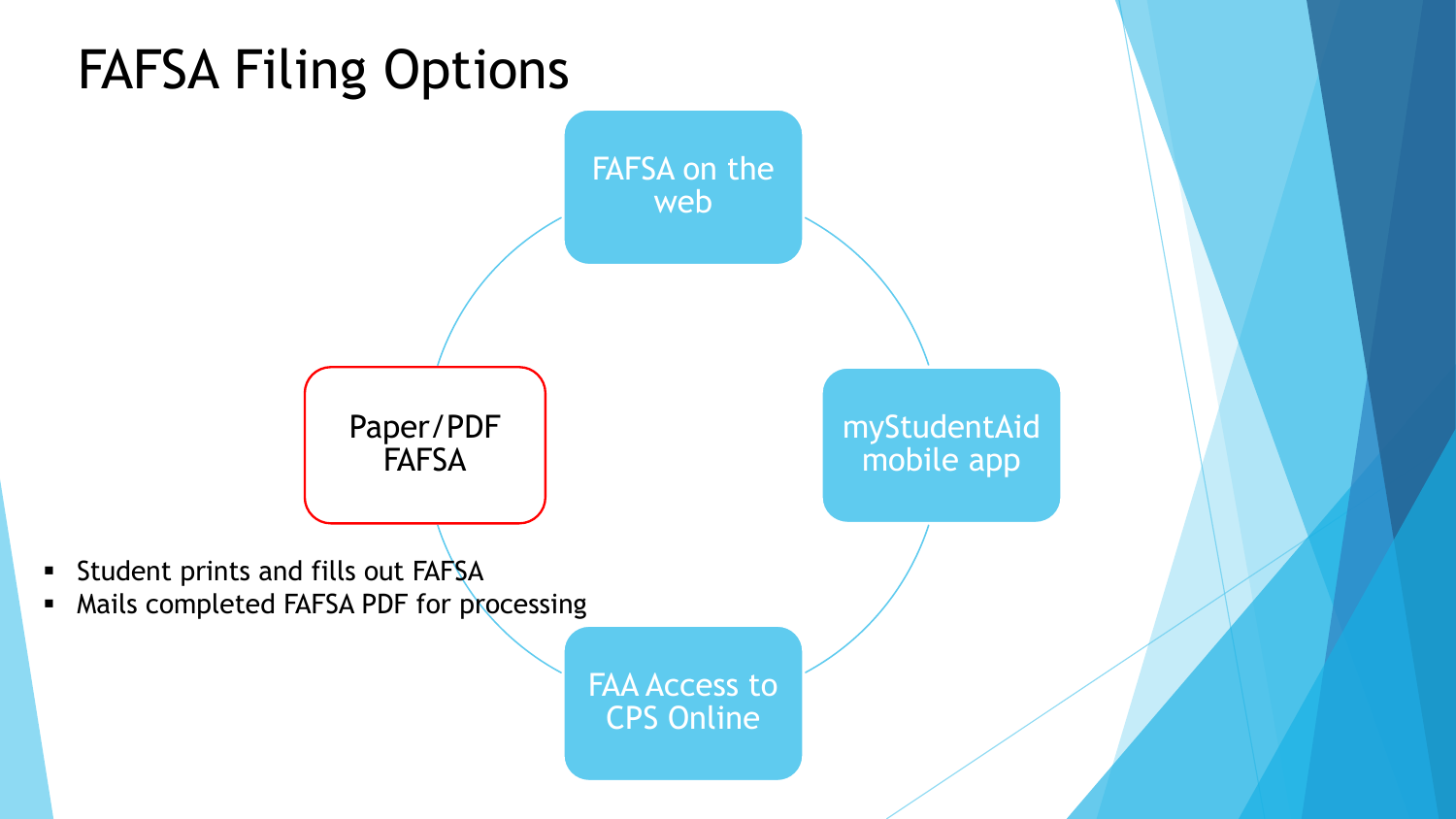#### Preparing to fill out the FAFSA *Federal Student Aid ID (FSA ID)*

- Username and password to log into U.S. Department of Education online systems
- FSA ID is used as legal signature Should not be created by anyone other than the student (or parent)
- Used every year to fill out FAFSA as well as for the lifetime of federal student loans
- Student and parent (of dependent student) each create their own FSA ID

Helpful Resource: <https://studentaid.gov/sites/default/files/creating-using-fsaid.pdf>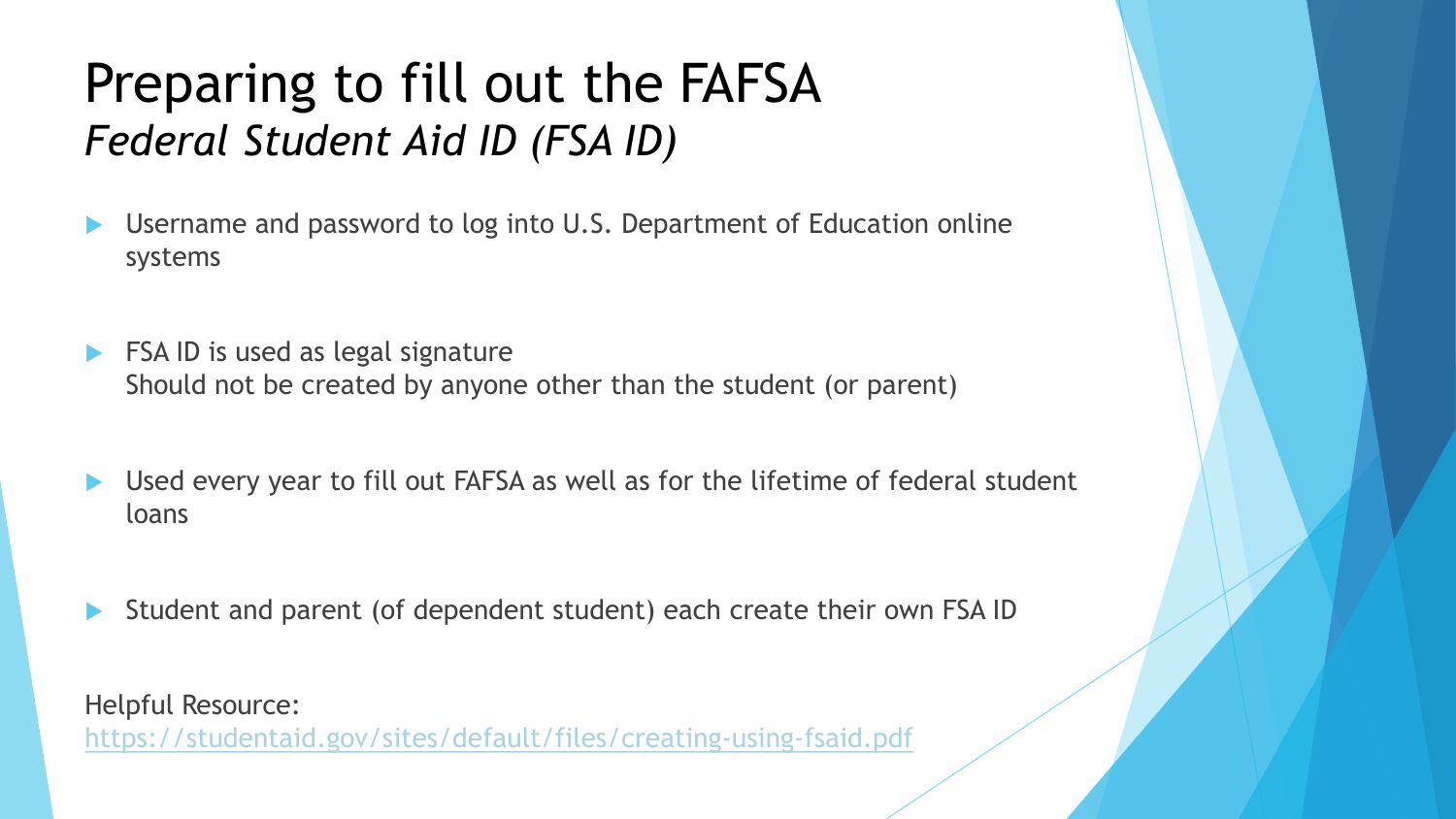#### Preparing to fill out the FAFSA *Helpful documents/information to have on hand*

- Social Security Number (student and parent)
- Driver's License (if applicable)
- Alien Registration Number (if applicable)
- Federal tax information/tax returns student/spouse and parent w-2's/tax returns (2019 tax information needed for 2021-2022 FAFSA)
- Records of untaxed income and investments other than the home in which student/parent lives

and the Treasury Internal Revenue Service

Cash savings and checking account balances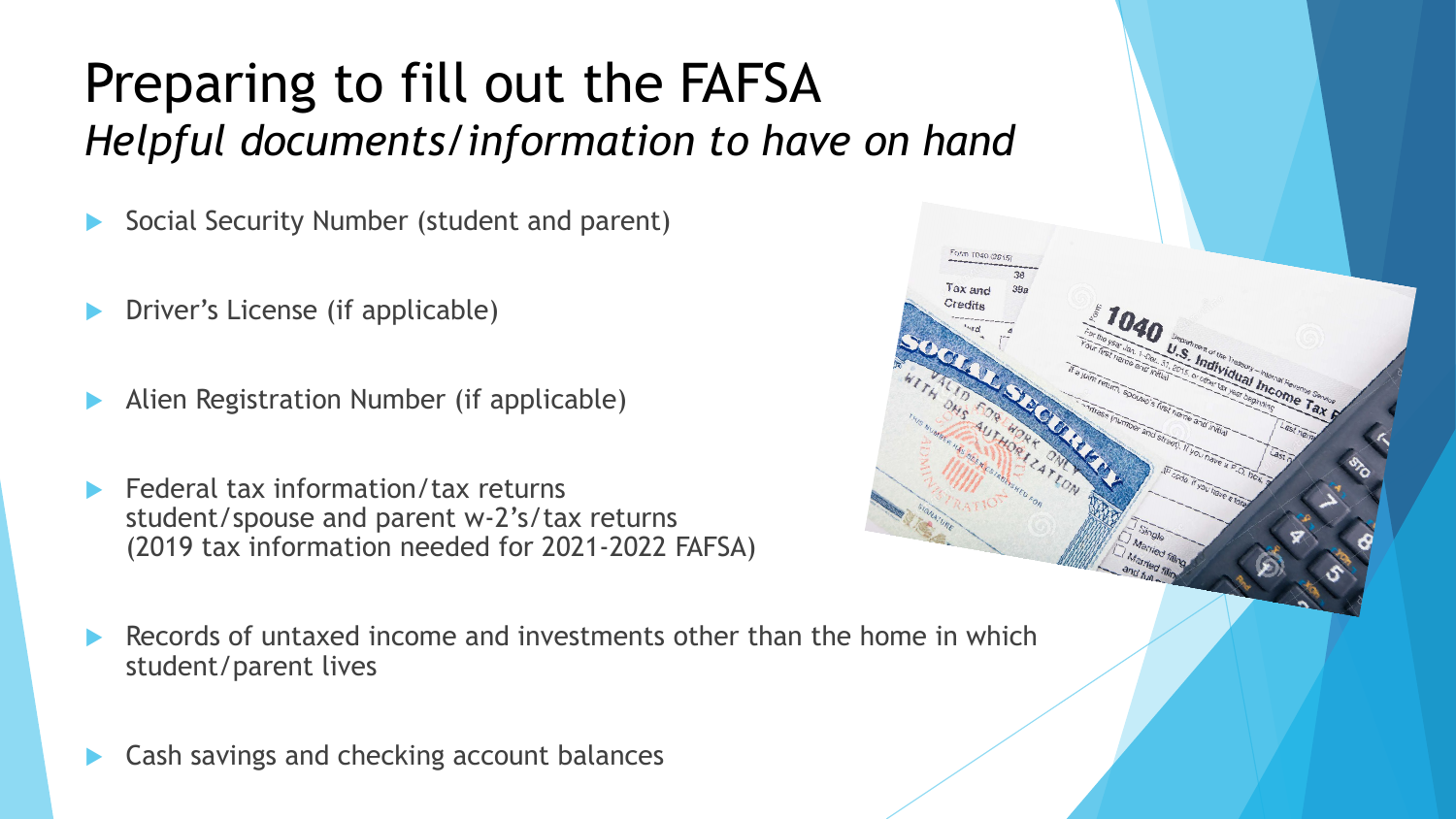#### Filling out the FAFSA *Seven Steps*

| <b>Section</b>                        | <b>Student/Parent</b>     |
|---------------------------------------|---------------------------|
| 1. Demographic Information            | Student                   |
| 2. Income Information                 | Student                   |
| 3. Dependency Information             | Student                   |
| 4. Demographic and Income Information | Parent                    |
| 5. Household Information              | Student                   |
| 6. College School Codes               | Student                   |
| 7. Signature and Submission           | <b>Student and Parent</b> |

Helpful Resource:

<https://studentaid.gov/sites/default/files/2021-22-fafsa.pdf>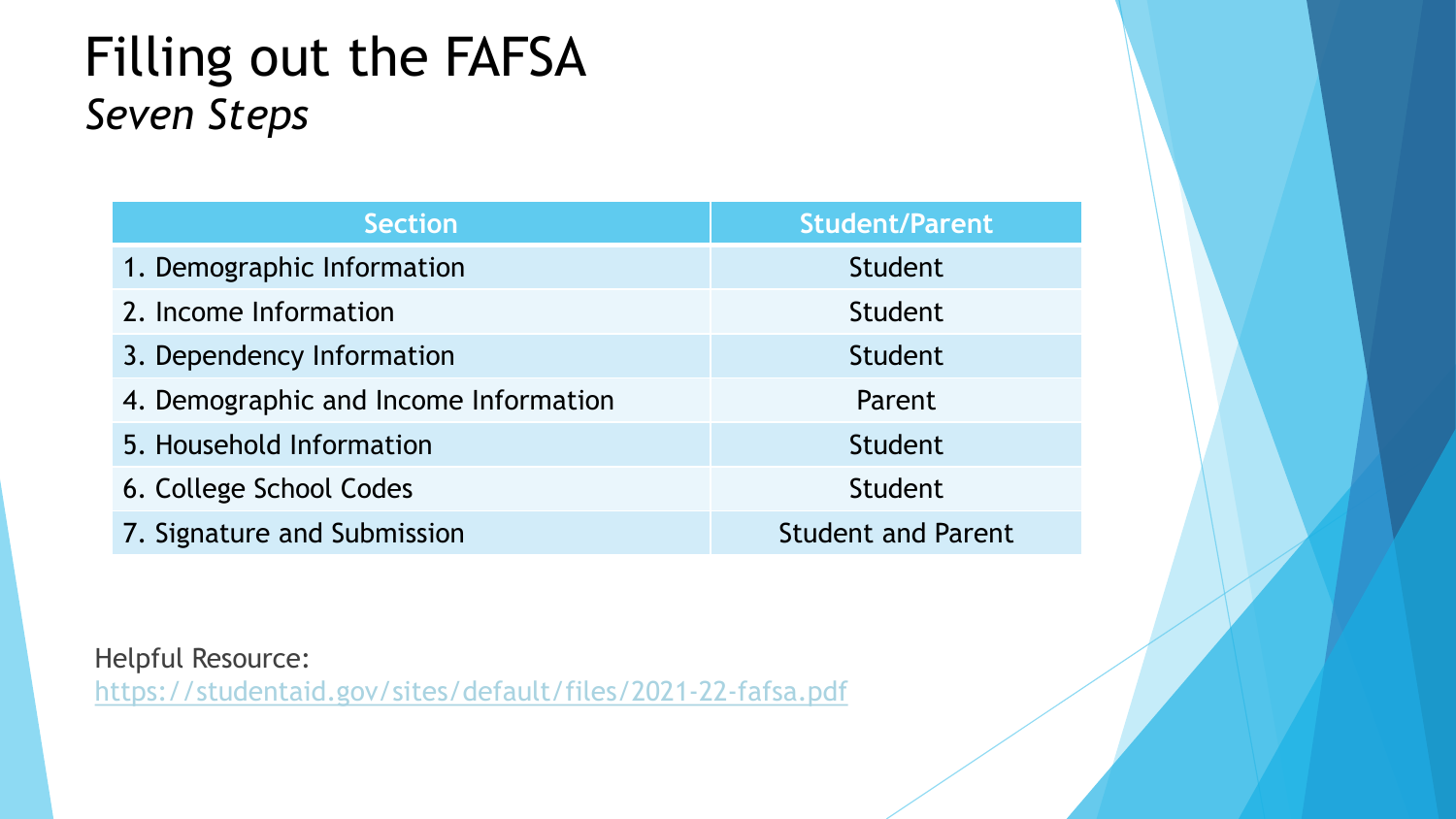| <b>Section</b>             | Student/Parent |
|----------------------------|----------------|
| 1. Demographic Information | Student        |

- Enter student information
- Marital status as of the date the FAFSA is signed
- Helps and Hints available in each section (both paper and online)
- Question #22: Selective Service Registration status with Selective Service no longer affects eligibility to receive federal financial aid. However, while not required, students can still register through the FAFSA form.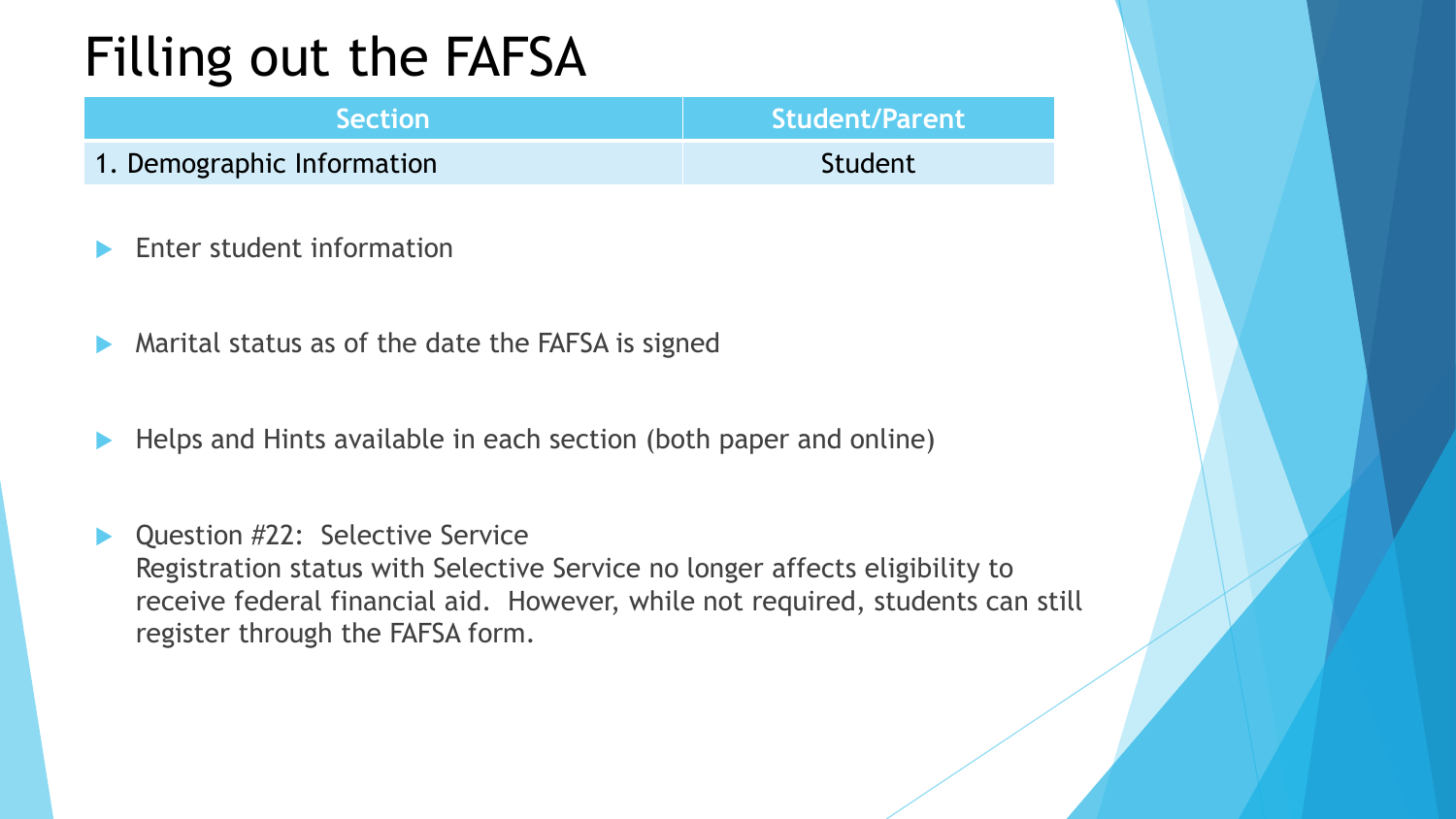| <b>Section</b>        | Student/Parent |
|-----------------------|----------------|
| 2. Income Information | Student        |

- Enter student/spouse income information
- 2021-2022 FAFSA requires 2019 tax information 2022-2023 FAFSA requires 2020 tax information
- If student was not married in 2019 but is married when filling out the FAFSA, both student and spouse income information is entered (the same is true if the student was married in 2019 but is no longer married when filling out the FAFSA—remove spouse income)
- IRS Date Retrieval Tool IRS transfers tax information directly onto the FAFSA Easier process if student is selected for verification

#### Helpful Resource:

<https://studentaid.gov/sites/default/files/transfer-tax-info-to-fafsa.png>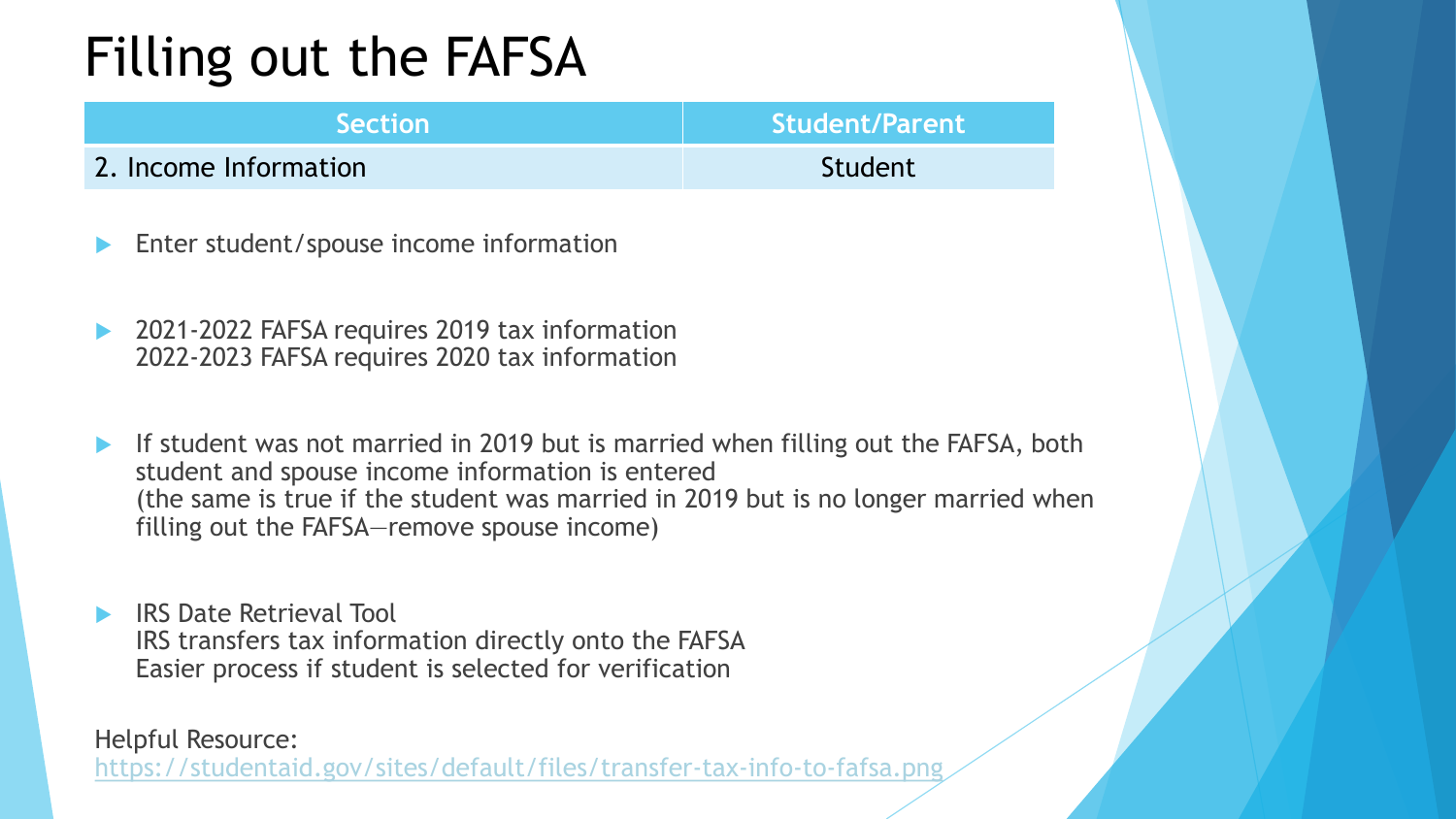| <b>Section</b>            | Student/Parent |
|---------------------------|----------------|
| 3. Dependency Information | Student        |

- Student answers questions to determine if parent information will be required Answer of "yes" to any question—student considered independent Answer of "no" to all questions—student considered dependent
- Dependency on FAFSA is not related to: \*\*if the student is a dependent on parent taxes \*\*if the student lives on their own or with their parent
- Student answering incorrectly Documents will be requested Delays process

Helpful Resource: <https://studentaid.gov/sites/default/files/fafsa-dependency.pdf>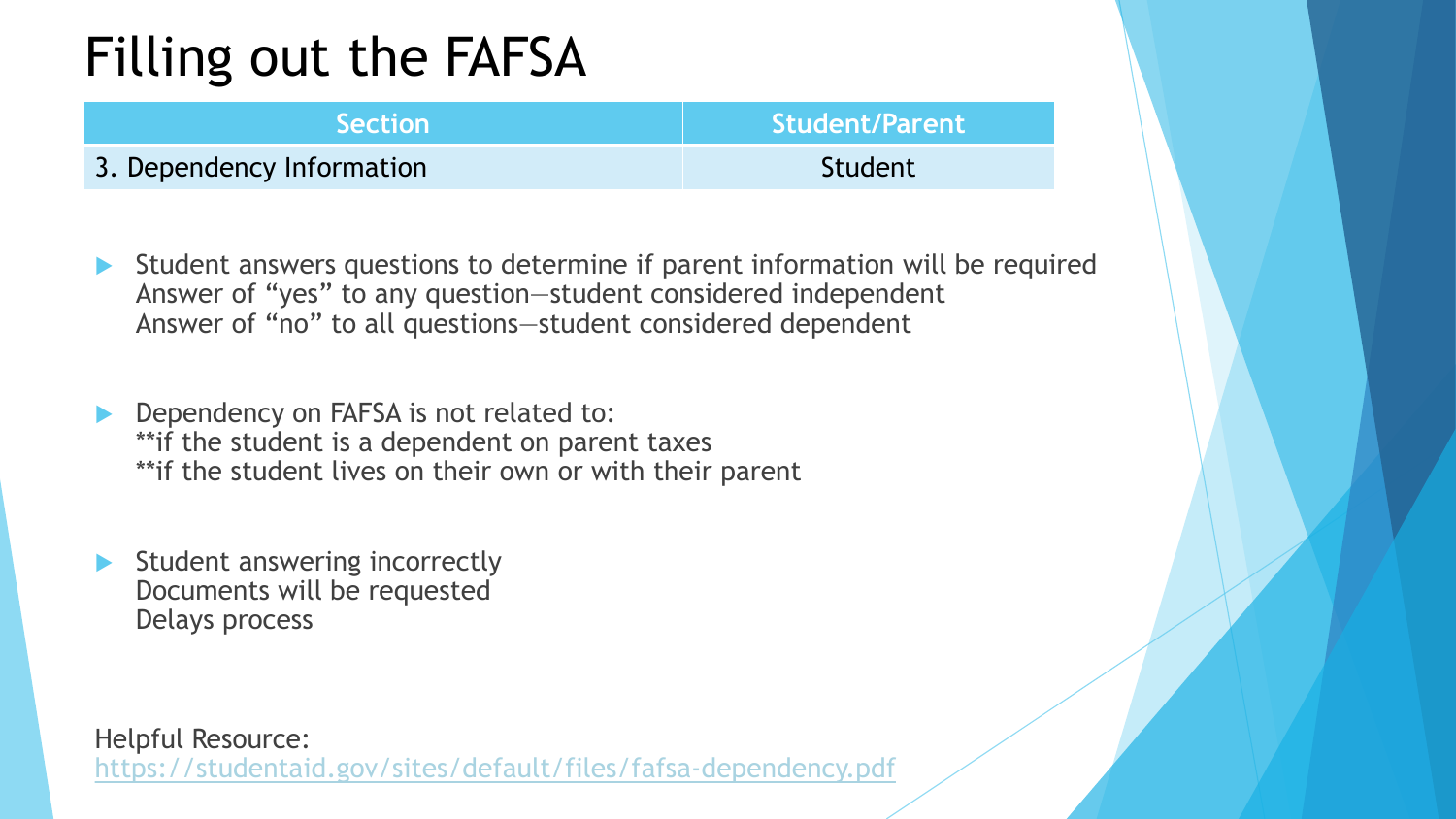| <b>Section</b>                        | Student/Parent |
|---------------------------------------|----------------|
| 4. Demographic and Income Information | <b>Parent</b>  |

- **Parent information only required if student is determined to be "dependent"** If student is considered dependent, parent information REQUIRED, even if parent will not continue to financially support the student.
- Who is my parent for the FAFSA? Both parents \*\*Parents are both living and married to each other \*\*Parents are not married but living together

One parent \*\*Parent is widowed or single \*\*Parents have divorced or legally separated—report info for parent that provided most support

Parent and Step-Parent \*\*If parent is remarried, provide information for parent AND step-parent

Dependency Overrides and Parent Refusal

Helpful Resource: <https://studentaid.gov/apply-for-aid/fafsa/filling-out/parent-info>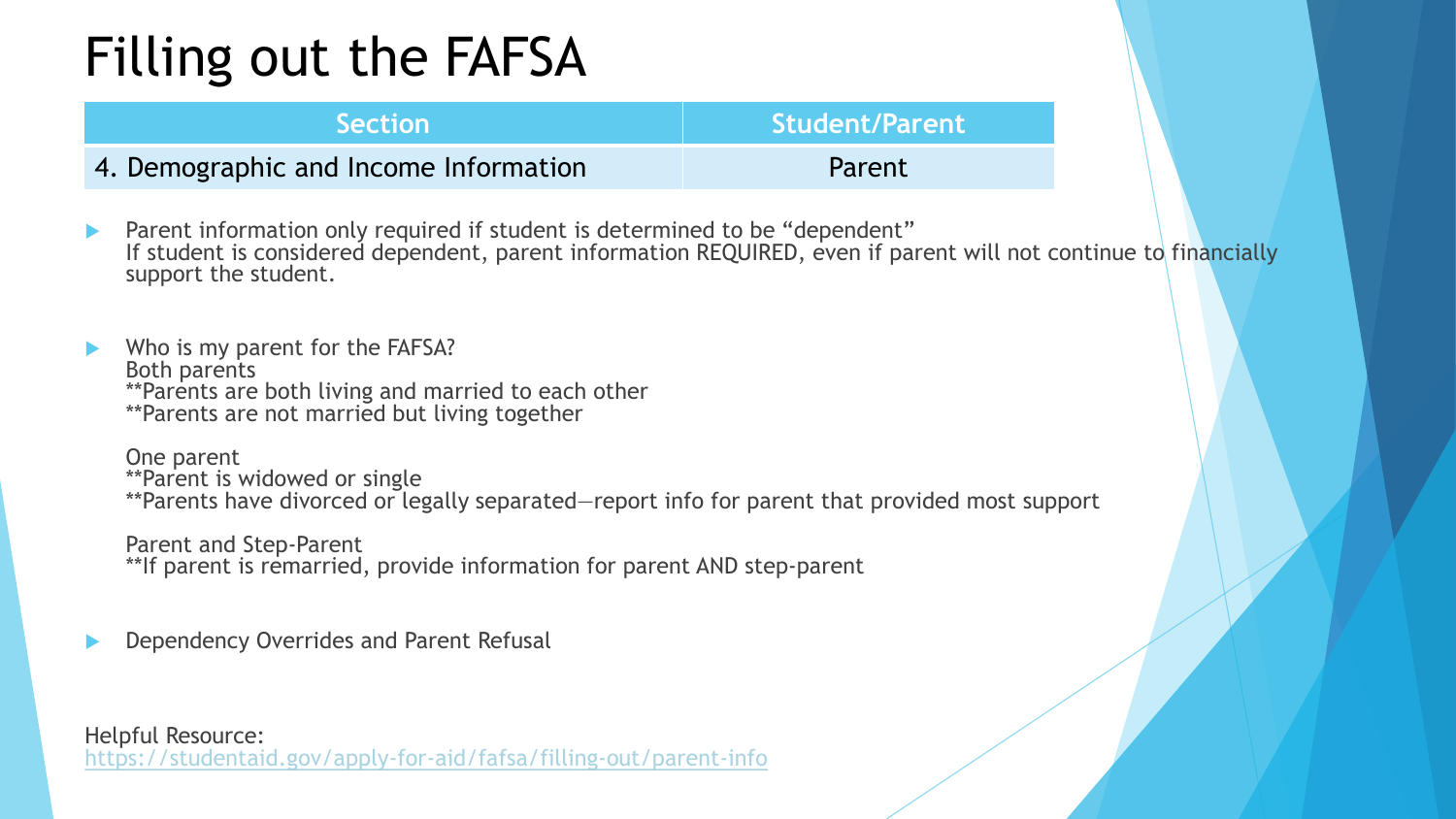| <b>Section</b>                        | Student/Parent |
|---------------------------------------|----------------|
| 4. Demographic and Income Information | Parent         |

Asset Information

Do Include:

Investment property/real estate Investments: stocks, bonds, CDs, money market funds 529 College Savings Plans (parent asset) UGMA/UTMA (trusts-student asset)

 Do NOT include Home student/family lives in Farm student/family lives on Retirement savings Life insurance Businesses with fewer than 100 employees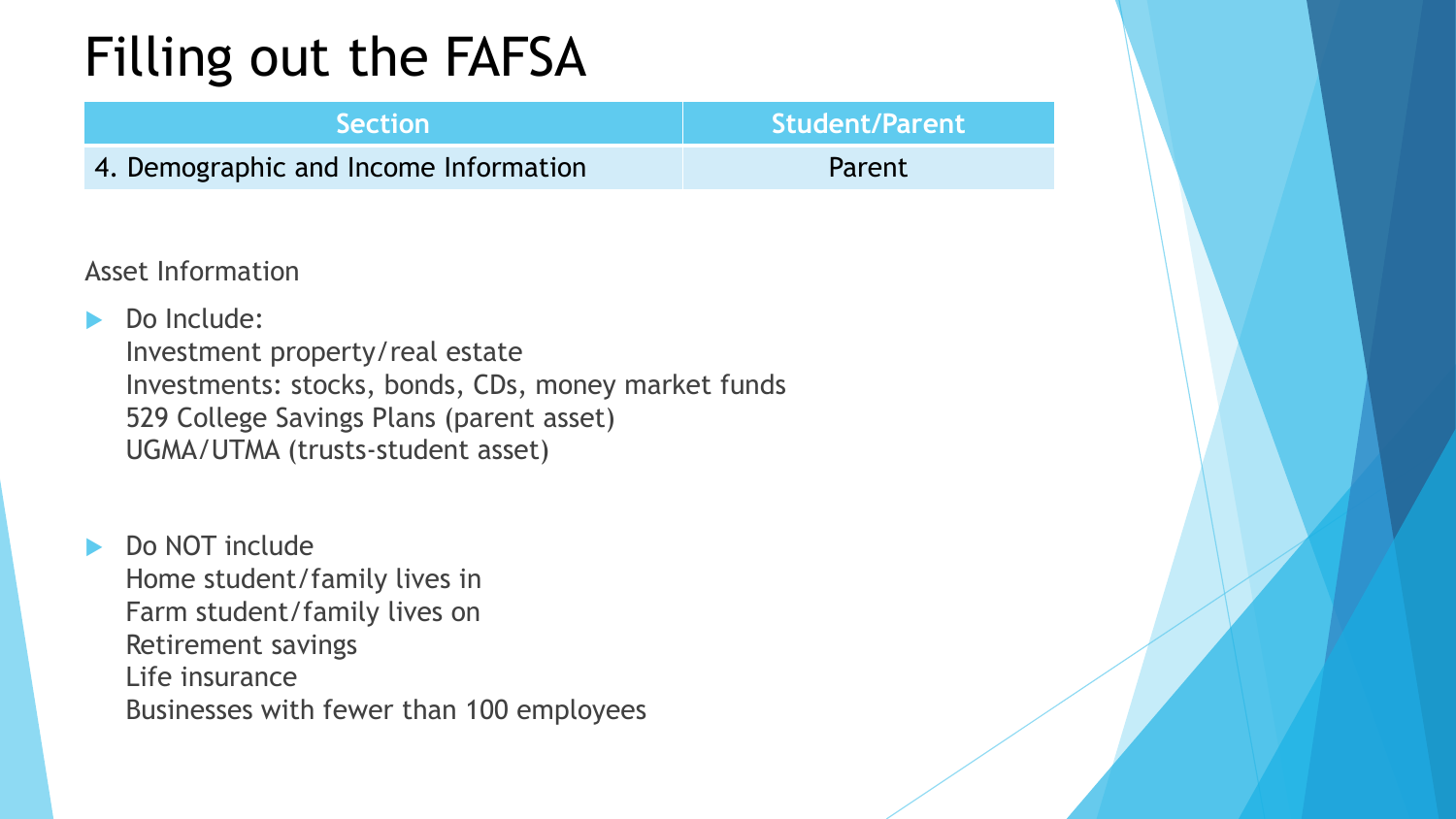#### **Section Section Student/Parent**

5. Household Information **Independent Student** 

- Household Size Completed in parent section of dependent student Completed in Step 5 for independent student
- Dependent Student Household Size (July 1, 2021-June 30-2022) **Student** Parent(s) Parents other children for which they provide more than half of their support Other dependents that live with parent and for whom they provide more than half of their support
- Independent Student Household Size

**Student** 

**Spouse** 

Children for whom student provides more than half of their support

Other dependents that live with student and for whom student provides more than half of their support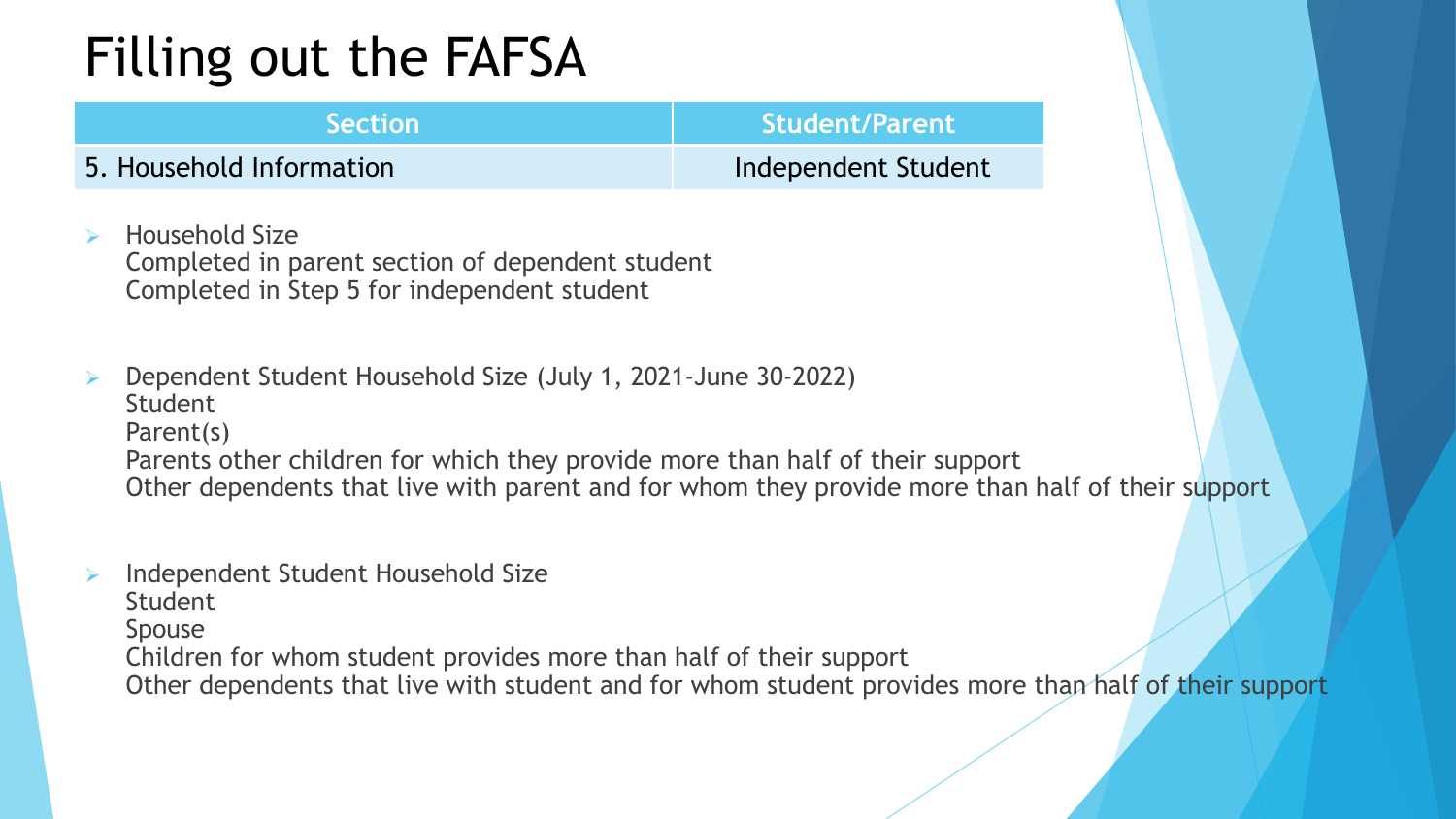| <b>Section</b>          | <b>Student/Parent</b> |
|-------------------------|-----------------------|
| 6. College School Codes | Student               |

- $\triangleright$  Student may list multiple school codes. FAFSA will be sent to the school codes listed Student may list up to 10 school codes with FOTW or in the mobile app Student may list up to 4 school codes on the FAFSA PDF
- $\triangleright$  Student will indicate housing plans for each school
- $\triangleright$  Order schools are listed does not matter for federal aid purposes. State of MI uses first school listed on the FAFSA (can be updated by student or school)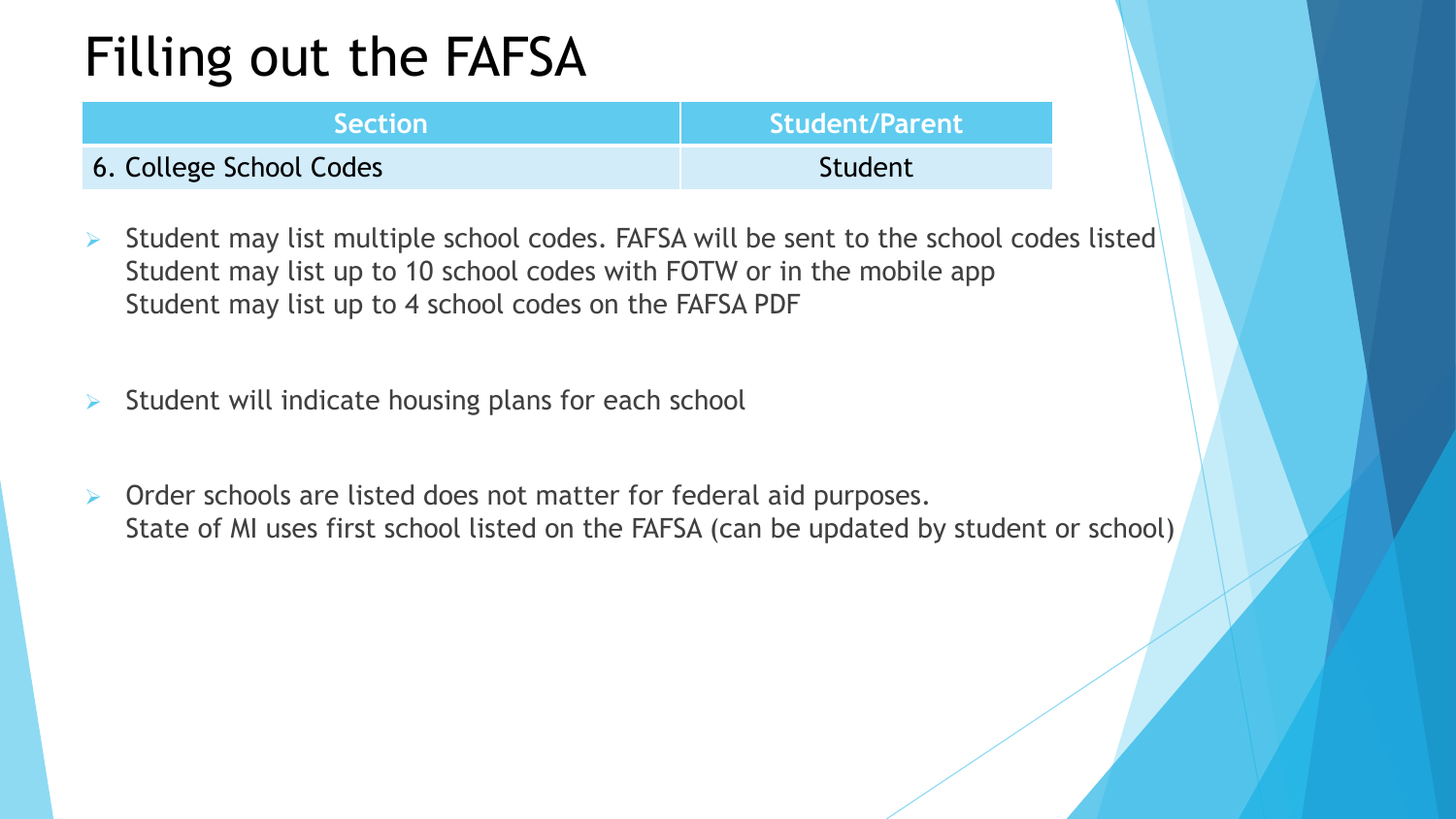| <b>Section</b>              | <b>Student/Parent</b>     |
|-----------------------------|---------------------------|
| 7. Signature and Submission | <b>Student and Parent</b> |

- $\triangleright$  Both parent and student must sign
- $\triangleright$  Signing electronically with FSA ID is the fastest option
- If parent cannot sign electronically, print signature page and mail it in
- $\triangleright$  Once submitted, student will see confirmation page (emailed to student as well) EFC Estimated eligibility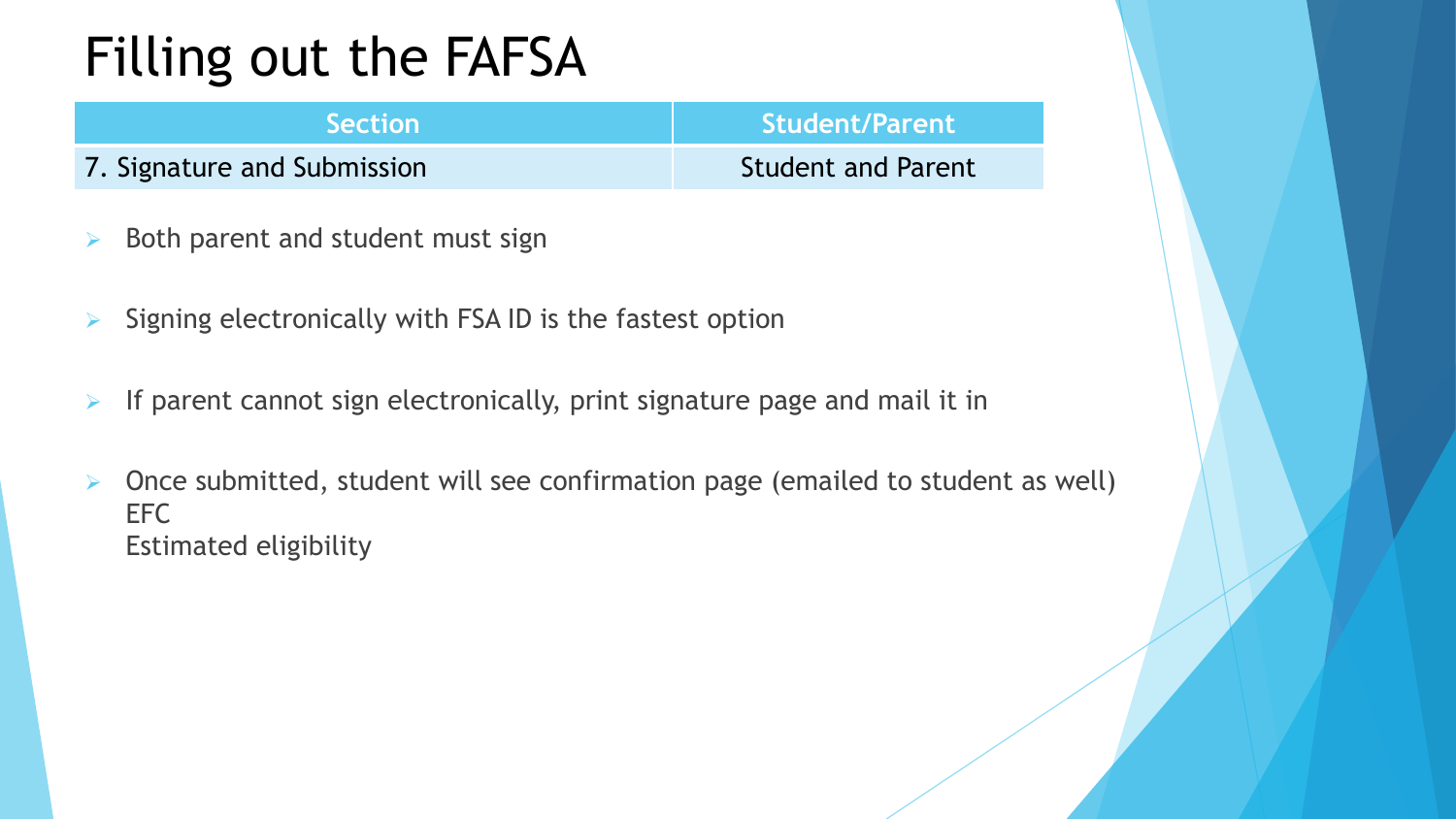#### After the FAFSA is Submitted

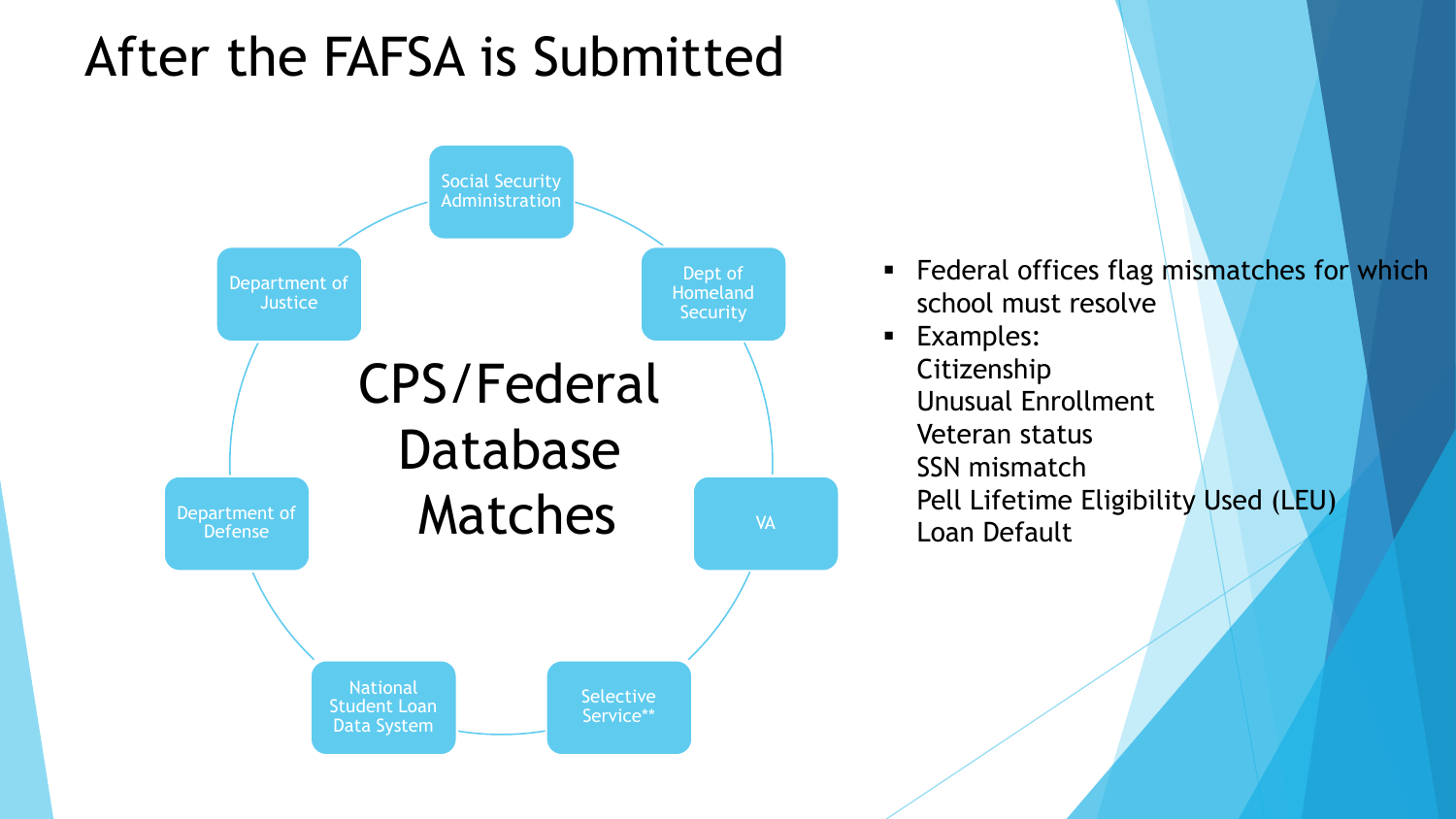#### After the FAFSA is Submitted

- Student receives Student Aid Report (Student Aid Report) Summarizes date provided on the FAFSA Displays official EFC Students may view SAR online at fafsa.gov and logging in with FSA ID Some scholarships require copy of SAR
- Institutional Student Information Record (ISIR) CPS sends results to schools indicated on the FAFSA Includes comments, codes and flags that may required resolution by the school Database match results

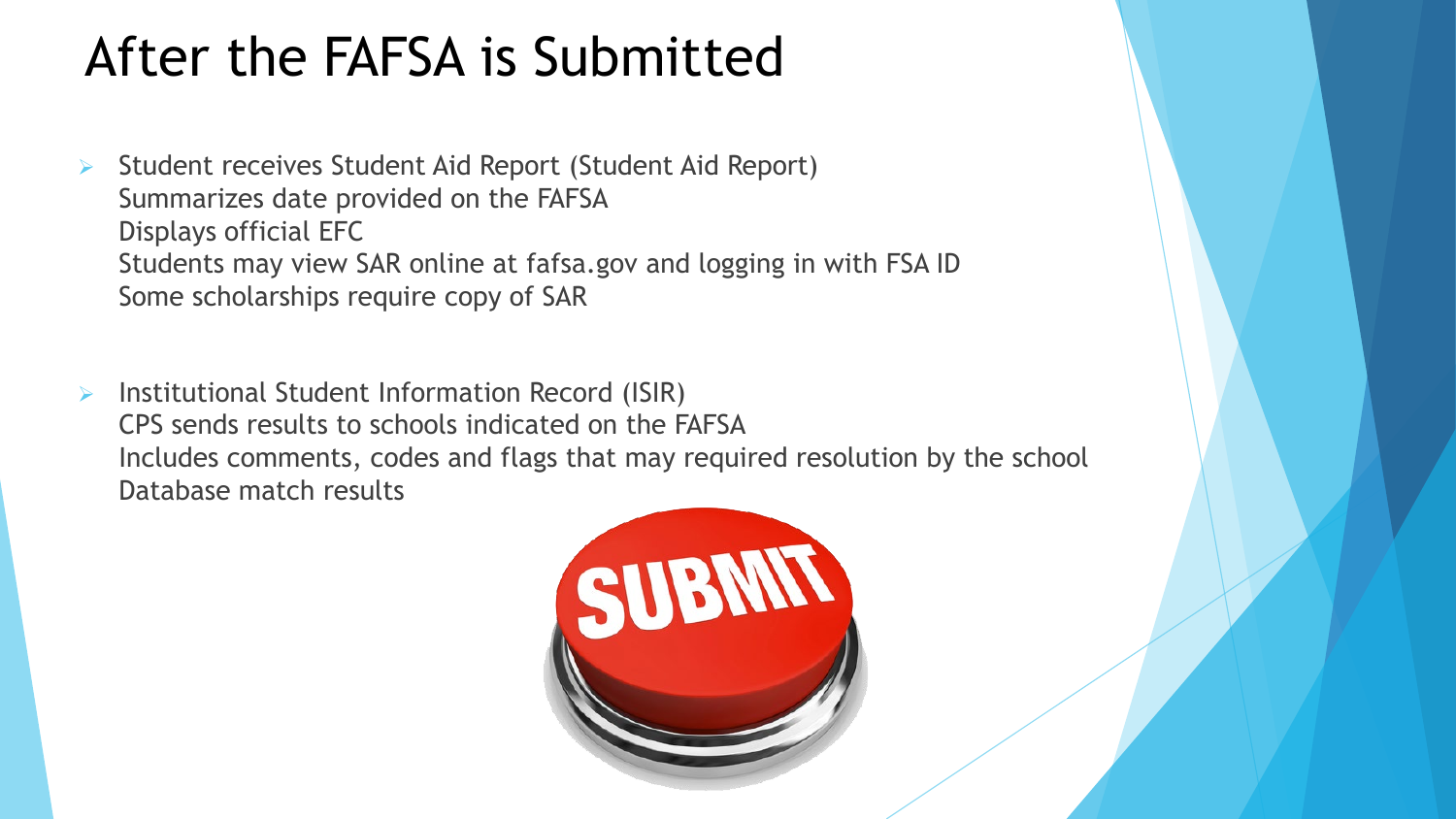#### After the FAFSA is Submitted *Corrections, Updates, Adjustments*

**Corrections** 

Changes to incorrect data that must be made by the student, parent or FA office

Updates

Required when applicant data is correct at the time the original application was file, but has since changed

\*Change in Dependency Status (except for marital status)

\*Change in household size (and student was selected for verification)

\*Change in number in college (and student was selected for verification)

#### Adjustments

Can be made by FA office through Professional Judgement (PJ) May adjust data elements affecting the EFC

- \*Dependency Override
- \*Special Circumstance